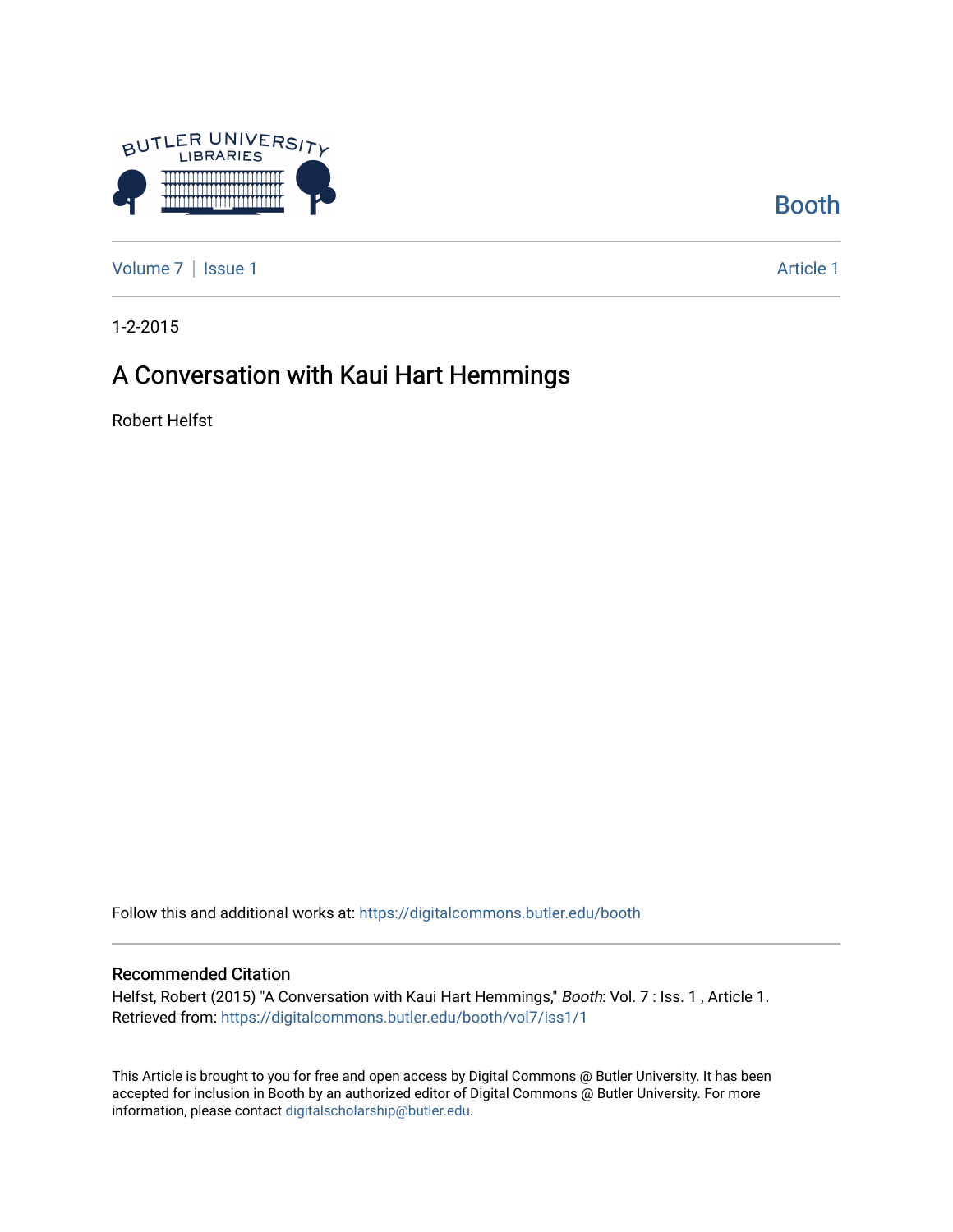### A Conversation with Kaui Hart Hemmings

#### Abstract

Kaui Hart Hemmings is best known for her first novel, The Descendants, and its film adaptation directed by Alexander Payne and starring George Clooney. Her new novel, The Possibilities, was a New York Times bestseller. She has also published House of Thieves, a collection of stories. While visiting Butler in the fall of 2014 as part of the Vivian S. Delbrook Visiting Writers Series, Hemmings talked with Booth's Robert Helfst about Hawaiian identity, road trip research, and finding her voice.

#### Cover Page Footnote

A Conversation with Kaui Hart Hemmings was originally published at [Booth](http://booth.butler.edu/2015/01/02/a-conversation-with-kaui-hart-hemmings/).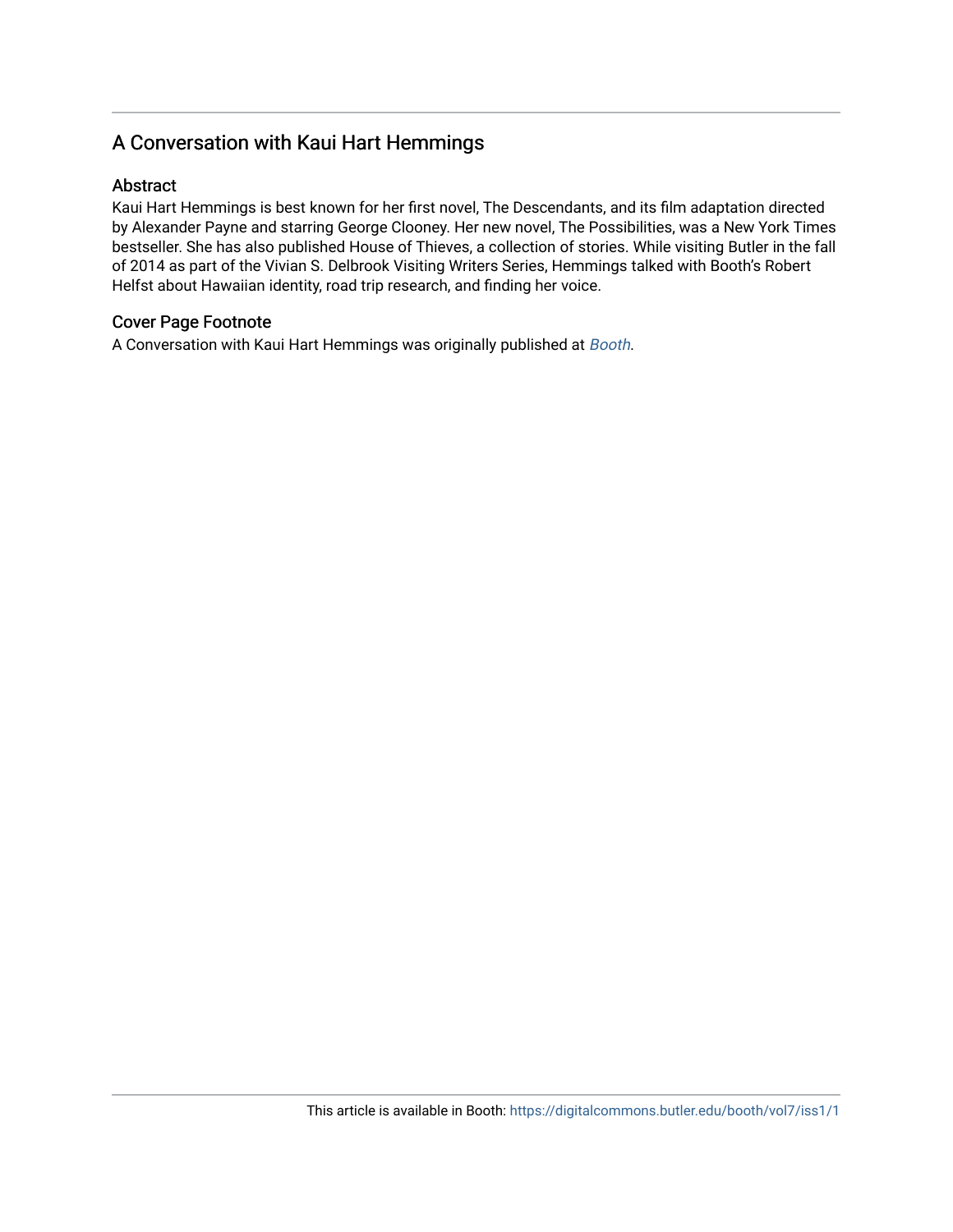

# **A Conversation with Kaui Hart Hemmings**

by Robert Helfst

*Kaui Hart Hemmings is best known for her first novel,* The Descendants*, and its film adaptation directed by Alexander Payne and starring George Clooney. Her new novel,* The Possibilities*, was a*  New York Times *bestseller. She has also published* House of Thieves*, a collection of stories. While visiting Butler in the fall of 2014 as part of the Vivian S. Delbrook Visiting Writers Series, Hemmings talked with* Booth*'s Robert Helfst about Hawaiian identity, road trip research, and finding her voice.* 

**Robert Helfst:** Kaui, in your novels you've written about resort-town economics, trust and estate law, and even more complicated things. What sort of research do you do before the actual writing happens?

**Kaui Hart Hemmings:** I kind of mix it up with reading historical documents that I find online about the town or certain people. I cover a broad spectrum. I write while I'm doing the research so what sticks is what gets into the book. If there's something that I feel I don't have the authority to talk about, or if I want a different layer, then I'll investigate for relevant details. Also, I have to actually go to the place. Like Hawaii or Breckenridge: I lived there, but I had to go back and take another look. Things change. Just to be able to see and talk to people or go to restaurants—that's all part of the research too.

**RH:** Your work features a very strong sense of place, and these beautiful settings become characters alongside the cast in your work.

**KHH:** I guess as they should in any book. In *The Possibilities*, they drive from Breckenridge to Colorado Springs so I drove the same route. I actually went and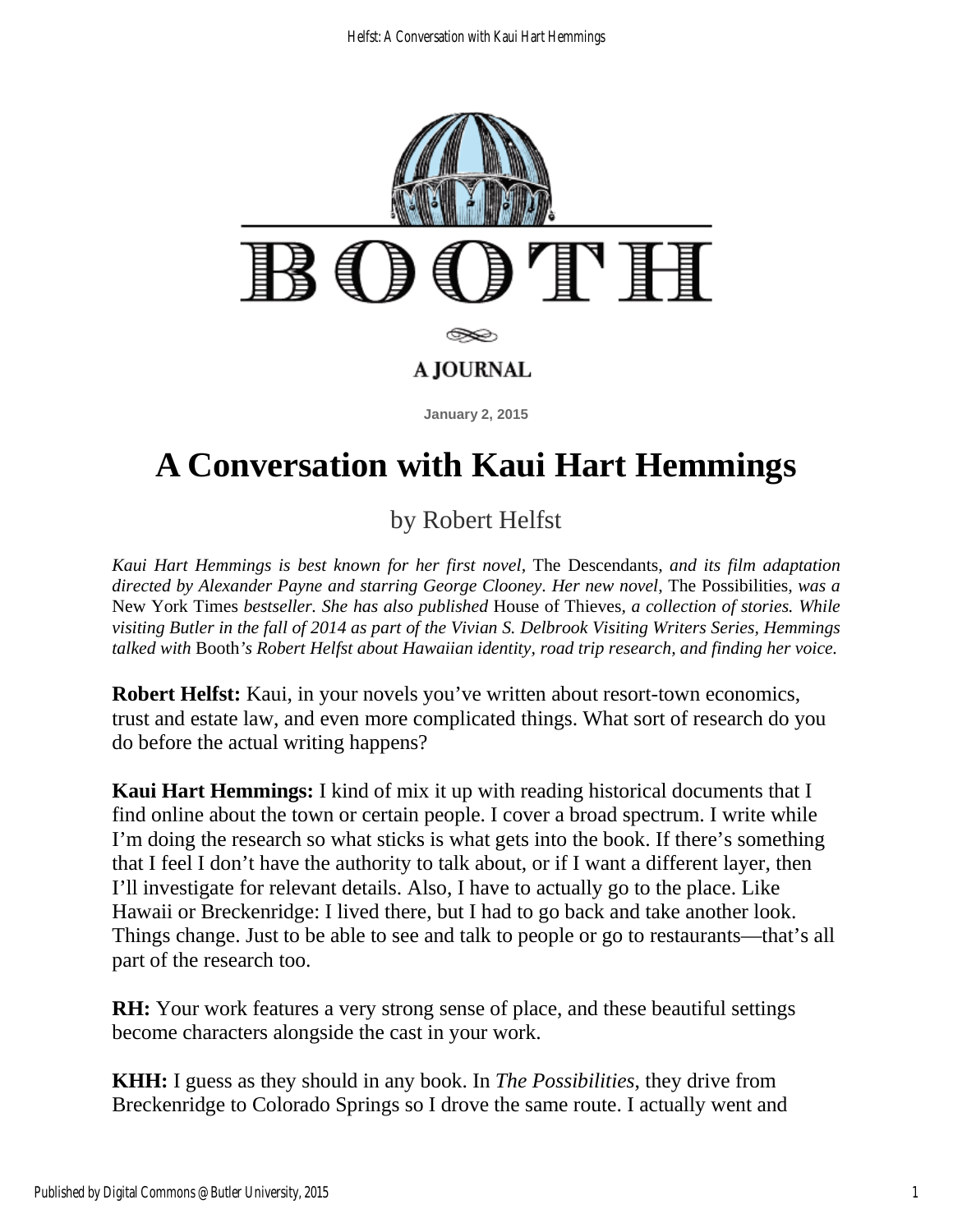scouted the places that they would go to or that I had written about, and I just wanted to make sure that I got it right and didn't miss any details. At the same time, it's a fictional world and sometimes the geography doesn't add up.

**RH:** One line from *The Descendants* that's fostered a lot of discussion is when Scottie looks at her family as they're discussing what kind of Hawaiians they're going to be and says "Well, your kind." What were you driving at here? What is your interpretation of that line?

**KHH:** I feel there are certain limitations when you identify with a certain culture, and I'm not sure sometimes what it means to be Hawaiian. I think she didn't really know either. It probably felt different for the King family, who are Hawaiian, to identify themselves as Hawaiian when they're such big land owners, and they go to the private clubs and attend the private schools. Yet that makes them no less authentic as Hawaiians. I guess that's how that felt. People feel the need to claim their race in different ways.

**RH:** I think that gets us toward some larger ideas of identity that it seems you're exploring through these characters who are navigating their heartbreak.

**KHH:** I didn't want it to be so Hawaiian-centric because I really wanted to show this Hawaiian man, and that's not how he identifies himself and that's probably not how most people would identify themselves. I just wanted to tell a story from his point of view.

**RH:** Several characters from *The Descendants* make an appearance in your shortstory collection *House of Thieves*. Matt, Scottie, and Joanie all appear in "The Minor Wars." Racer and his lost girlfriend appear in one piece as well. Do you frequently find yourself returning to characters from your shorter works?

**KHH:** No, I've never done that before. I did that intentionally almost as a wink for those who have read the short stories to see those characters in a different light and to see them continue. I just thought it would be kind of fun.

**RH:** I understand that it took you longer to nail down Sarah St. John's voice in *The Possibilities*. Can you tell me a little about the development of that narrator and her story?

**KHH:** I didn't know whose story it was. There were a bunch of characters who no longer exist but were in early drafts. I finally settled on her and felt the same way that I did when I was writing Matt King in that it was finally going somewhere, and I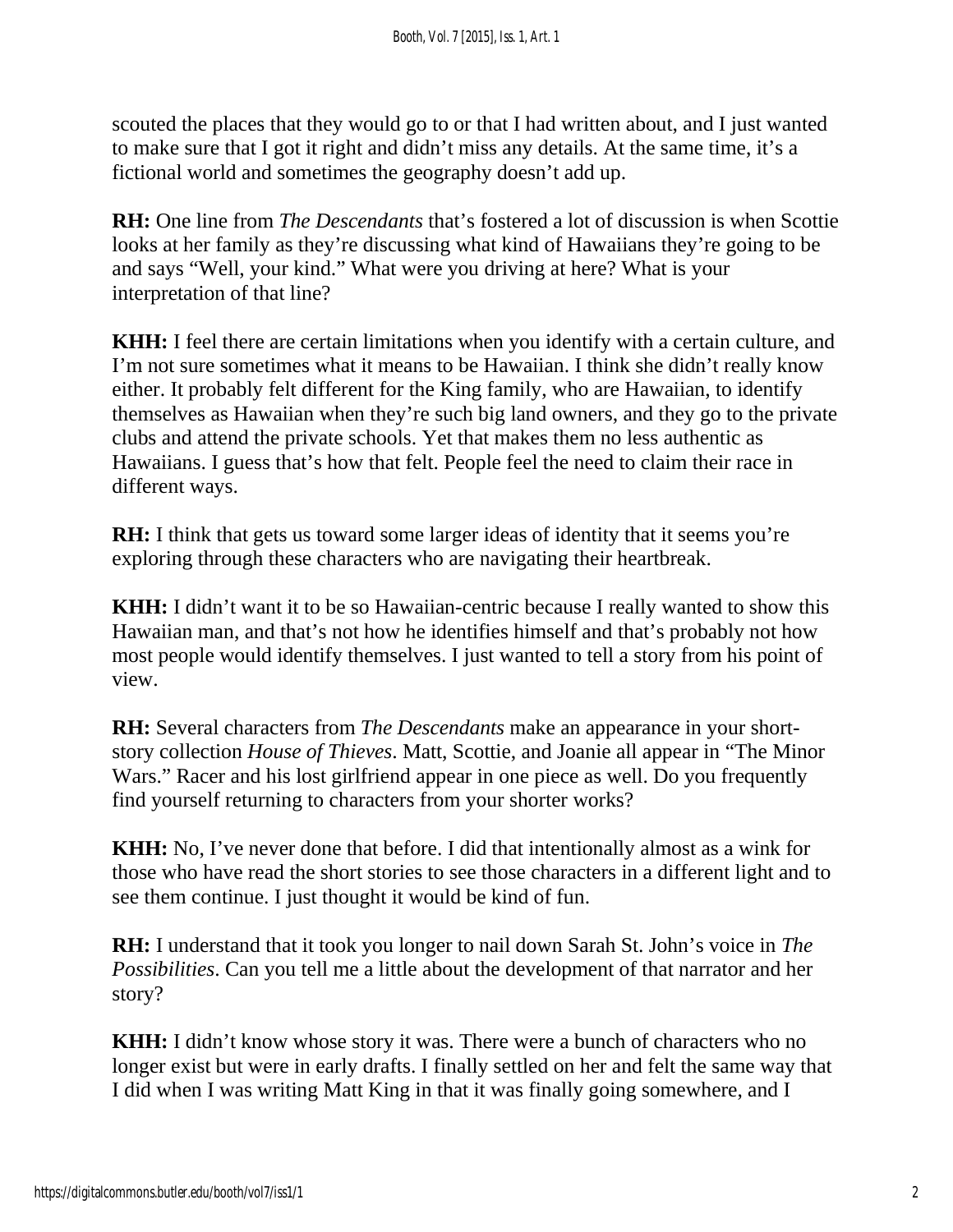enjoyed being in her head. So I think it just took me a long time to find her as a character. She was a minor character in earlier drafts, never having much to do. For some reason or other I turned her into the main character, and that's when it took off.

**RH:** I really enjoyed and am interested in Lyle, Sarah's father in the novel. He's so quirky and yet he's this really stabilizing force. How did he come about?

**KHH:** I don't really know how anyone comes about until I start writing and they say something. I just liked the things that came out of his mouth. In the earlier versions he was Cully's father, who was married to Sarah, and it was his book. It was Lyle's novel, and it just didn't work. And yet, I wanted to save him somehow. I reworked it and reimagined him, and that's sort of how it came about. I'm always interested in male and female relationships within families, and it was a good way to sort of bring out the history of Breckenridge and the people who are from there and who have lived there their entire lives.

**RH:** That's interesting that you talk about the relationships between male and female characters. There are always very interesting interplays between the female characters that end up being these big power struggles—whose mourning is better, whose relationship with her father is stronger. How do you develop these status plays, the back and forth barbs?

**KHH:** How do I develop it? I guess I have poor answers for these kind of things. The way I develop it is by writing it, and then reading it and revisiting it and trying to construct it as I think it would actually play out in life, and maybe constructing it in a way that's actually entertaining (I hope) to readers. But I don't think I can sit down and ruminate over how I am going to address power plays. I don't really know how other people write, but I can't do that. I don't even know what I'm intending sometimes as far as what something means in a scene—I just want to write the scene and get the characters from one point to the next.

**RH:** A central part of your work is the weight of the past, and the secrets that these people leave behind that build into these sorts of driving forces. I think there are definitely some secrets that come to light in both *The Descendants* and *The Possibilities* that are shocking. It's gotta be tricky to build that sense of suspense in the reader, the shock and hurt. Are these things you uncover in the writing process?

**KHH:** It's sort of what I uncover on my own, and a lot of it isn't meant to shock. It's sort of just about doling out information in a timely way where you want to create some suspense, but not frustrate the reader. I feel like the suspense in *The Possibilities* is really something different. I mean the secret isn't really that she's pregnant. I feel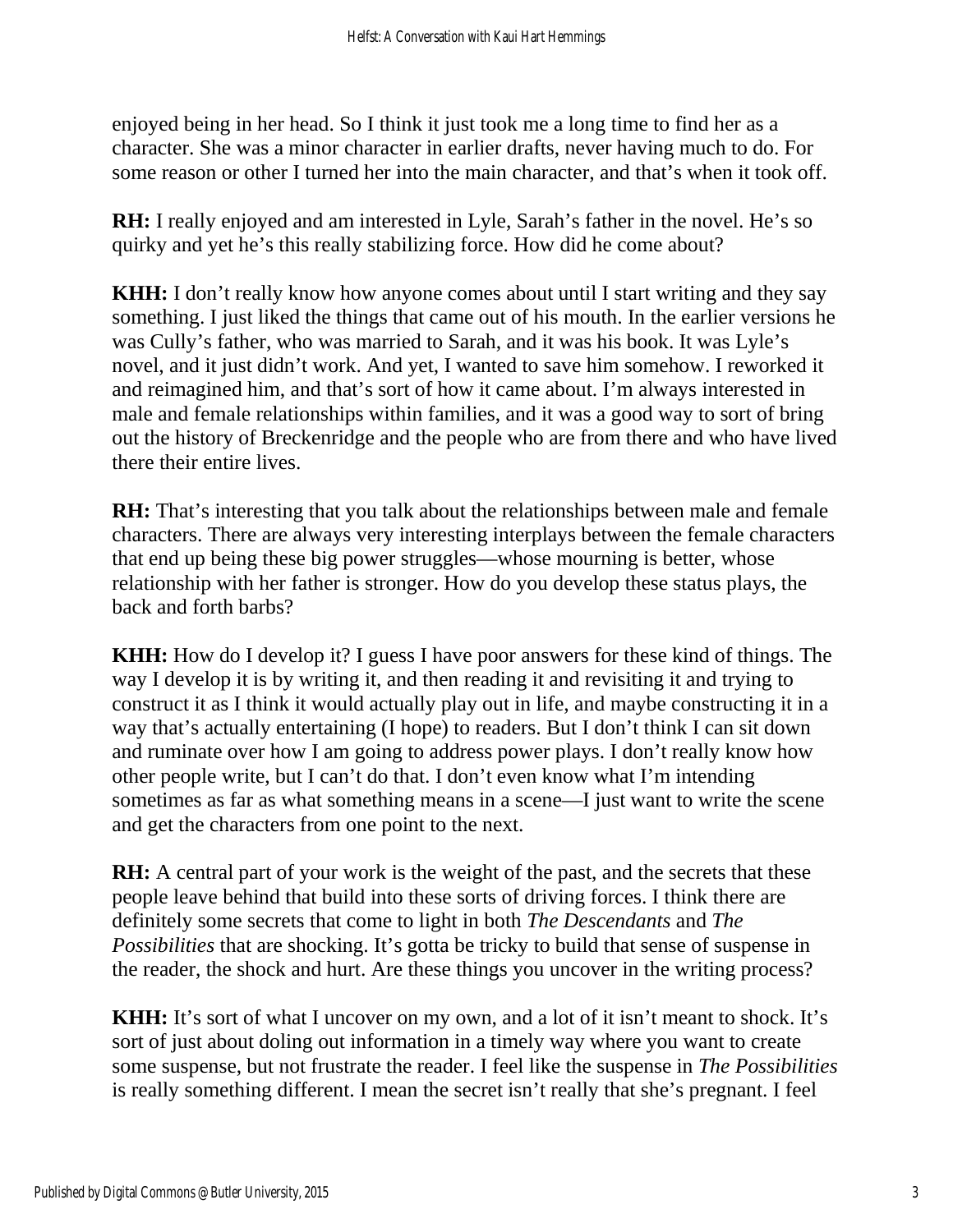that you kind of know at the beginning, and it shouldn't be too much of a shocker. The suspense, if you can even call it that, is just what's going to happen now and what kind of choices are they going to make and how are they going to get along from this point forward? It's tricky for every writer to know when to hold back and when to reveal.

**RH:** I've seen the word tragicomedy used to describe your writing. You strike this great balance between humor and sadness when writing about the deaths in these families. How do you achieve this?

**KHH:** I don't know. I don't do it intentionally. It's just sort of my voice. I tend to back away from sentimentality, yet I'm talking about tragic subjects, so it's bound to be sad and the humor just comes from how these characters would respond. I think that's what life is like. I've never had a day that I haven't been worrying about something or that I haven't laughed about something. That's just sort of inevitable that life is like that, and so my fiction is like that.

**RH:** I found a lot of humor in your characters' dialogue, particularly when they're self-aware enough to know that their intended messages did not land. How do you strike those beats in the dialogue?

**KHH:** I guess you're just sort of writing what you've heard before. You're involved in these characters, and you're just letting them speak. I don't know how other writers answer these questions about "how do you do this" because it's not like you have a strategy or something. I just let them talk, and I pull back when I feel like it's too much and too entertaining or too quirky. I kind of let them go. It's always building toward some sort of point and moving that scene forward. I like reading dialogue, and so I like writing it as well and using that as a tool versus just interior monologue.

**RH:** You're mostly known for your fiction, but you published a beautiful piece about your adoption in *The Guardian*. Is non-fiction something that you plan on returning to?

**KHH:** No, I don't think so. I write essays when someone asks me to, and they're always a struggle. I never like doing it until it's over, and then I realize I did like that. But I don't think I'll ever set out to write a larger non-fiction project.

**RH:** How did your experience growing up influence your writing?

**KHH:** It must have influenced me in some way. I'm not sure directly how. I grew up with a semi-famous dad in Hawaii, and I guess a child just contends with her famous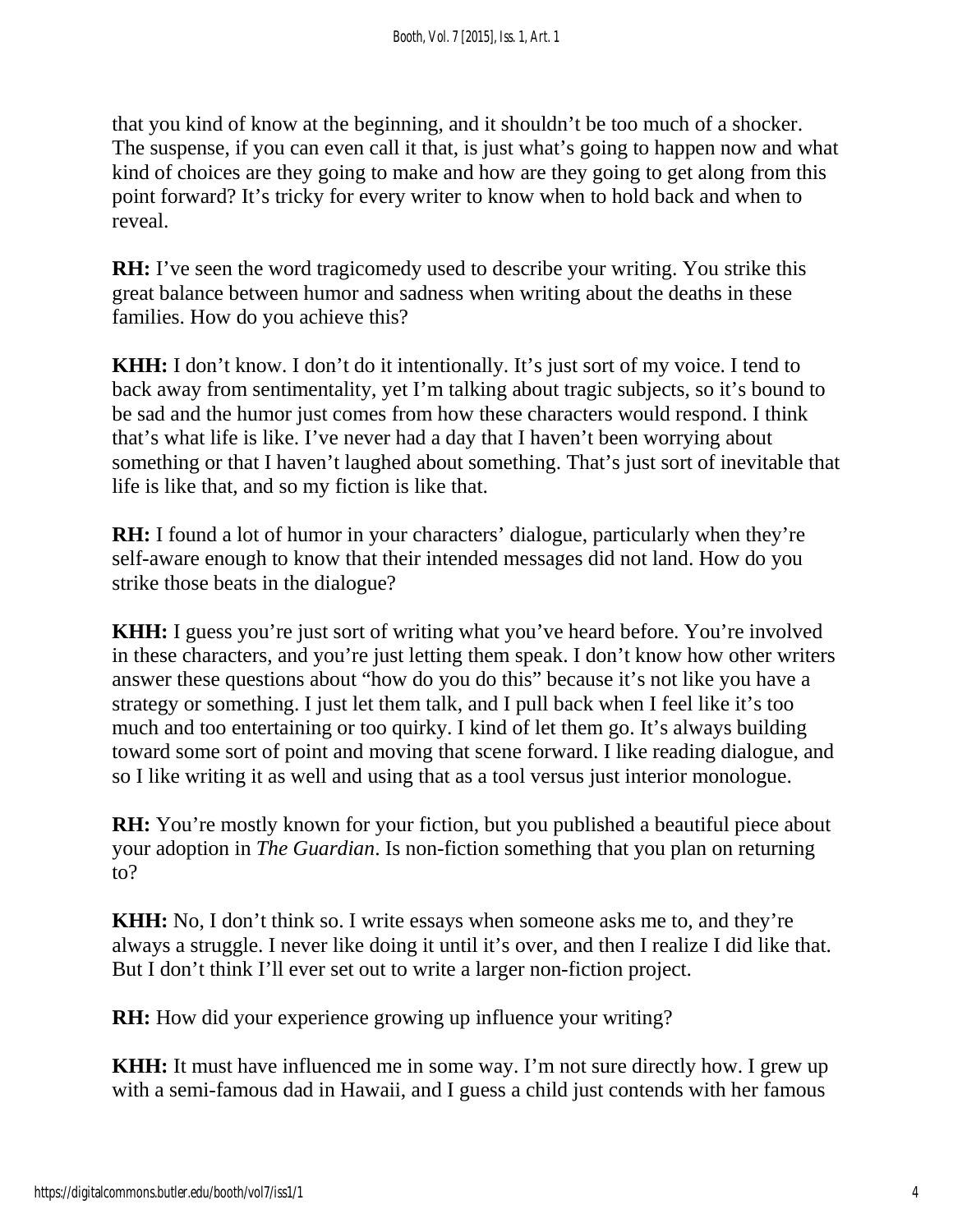forefather and trying to make her own name. But really my experience is just that I grew up in Hawaii, and I think I left and didn't plan on writing about it—thinking that ironically it wasn't exotic enough. Maybe I needed space from it in order to write about it. So I don't know how I was influenced, but it left enough of an impression that I wanted to go back and write about it because I had not seen it in fiction before.

**RH:** How does being a mother affect your creative process? How do you protect your writing time and your creativity?

**KHH:** I don't protect it because I can't—it's impossible. I don't have a job and so it's all on me. That's that. My son takes a lot of time. I write when I can, and they're in school for a lot of the time and I'm just fine with it. I write enough, I get enough done, and I like that writing and my career isn't my center, isn't the main focus of my life. It'd be too luxurious. It's just a book. These are just books to me. They're wonderful and important, and yet the kids are sort of a reminder that there's much more. I do not take myself seriously and they're the reason for it. Well, partly. And I like it. I like it just like that.

**RH:** You're a fairly active user of the social media community—Facebook, Twitter, Instagram.

**KHH:** Yeah I guess so.

**RH:** Does technology affect your writing? How do you contend with this additional distraction?

**KHH:** I think it's horrible. It's so distracting, and I've been slowly backing off of Twitter just because it's been boring me lately. But every now and then I'll do something. And even Facebook I've slowly backed off of. I've created an author page on Facebook because I don't want to have to maintain a personal website. Instagram I do because I love it. It's just my photo storage. I love Instagram, and I don't get bored of seeing other people's pictures. I feel like I get to know people through their photographs and I love it and everything else I'm kind of backing away from.

**RH:** What authors or novels have influenced your writing?

**KHH:** Wallace Stegner I love. I'm reading Jennifer Egan right now, and I think she is just magic. She does no wrong and everything she has written I have just adored. I found her story collection when I was in grad school. I think everyone knew of Amy Hempel, Jennifer Egan, and Lorrie Moore, but they were all new to me. I had never really read contemporary fiction and so stumbling upon these writers just made my